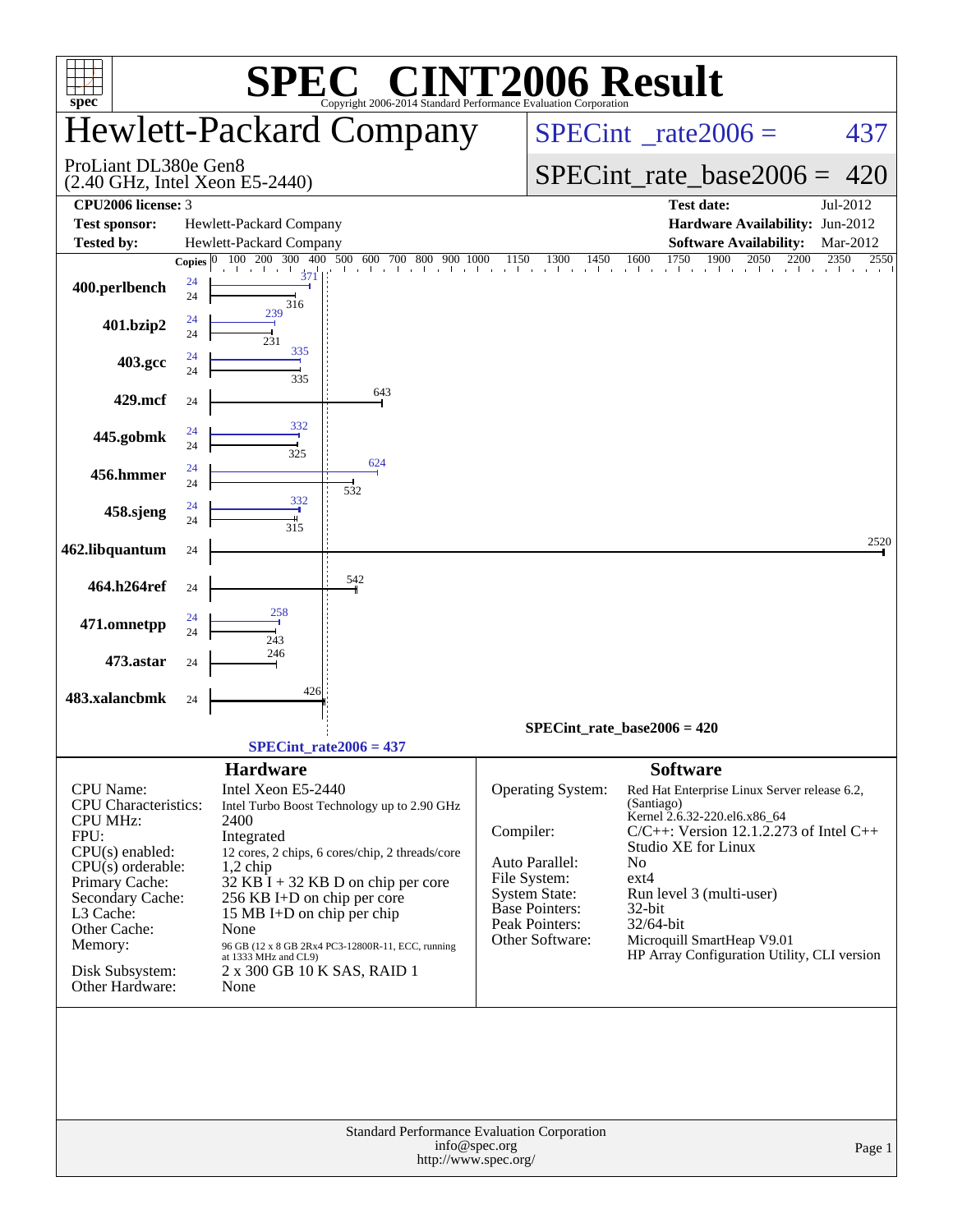

# Hewlett-Packard Company

(2.40 GHz, Intel Xeon E5-2440) ProLiant DL380e Gen8

 $SPECTnt_rate2006 = 437$ 

### [SPECint\\_rate\\_base2006 =](http://www.spec.org/auto/cpu2006/Docs/result-fields.html#SPECintratebase2006) 420

**[Test sponsor:](http://www.spec.org/auto/cpu2006/Docs/result-fields.html#Testsponsor)** Hewlett-Packard Company **[Hardware Availability:](http://www.spec.org/auto/cpu2006/Docs/result-fields.html#HardwareAvailability)** Jun-2012

**[CPU2006 license:](http://www.spec.org/auto/cpu2006/Docs/result-fields.html#CPU2006license)** 3 **[Test date:](http://www.spec.org/auto/cpu2006/Docs/result-fields.html#Testdate)** Jul-2012 **[Tested by:](http://www.spec.org/auto/cpu2006/Docs/result-fields.html#Testedby)** Hewlett-Packard Company **[Software Availability:](http://www.spec.org/auto/cpu2006/Docs/result-fields.html#SoftwareAvailability)** Mar-2012

#### **[Results Table](http://www.spec.org/auto/cpu2006/Docs/result-fields.html#ResultsTable)**

|                    | <b>Base</b>   |                |       |                                                                                                          |       |                |            | <b>Peak</b>   |                |              |                |              |                |              |
|--------------------|---------------|----------------|-------|----------------------------------------------------------------------------------------------------------|-------|----------------|------------|---------------|----------------|--------------|----------------|--------------|----------------|--------------|
| <b>Benchmark</b>   | <b>Copies</b> | <b>Seconds</b> | Ratio | <b>Seconds</b>                                                                                           | Ratio | <b>Seconds</b> | Ratio      | <b>Copies</b> | <b>Seconds</b> | <b>Ratio</b> | <b>Seconds</b> | <b>Ratio</b> | <b>Seconds</b> | <b>Ratio</b> |
| 400.perlbench      | 24            | 740            | 317   | 743                                                                                                      | 316   | 742            | <b>316</b> | 24            | 632            | 371          | 635            | 369          | 633            | 371          |
| 401.bzip2          | 24            | 1005           | 231   | 1002                                                                                                     | 231   | 1013           | 229        | 24            | 969            | 239          | 968            | 239          | 969            | 239          |
| $403.\mathrm{gcc}$ | 24            | 576            | 335   | 574                                                                                                      | 337   | 576            | 335        | 24            | 576            | 335          | 577            | 335          | 574            | 336          |
| $429$ .mcf         | 24            | 342            | 641   | 341                                                                                                      | 643   | 340            | 643        | 24            | 342            | 641          | 341            | 643          | 340            | 643          |
| $445$ .gobmk       | 24            | 779            | 323   | 774                                                                                                      | 325   | 773            | <b>326</b> | 24            | 757            | 332          | 766            | 329          | 757            | 333          |
| 456.hmmer          | 24            | 421            | 532   | 421                                                                                                      | 532   | 418            | 536        | 24            | 359            | 624          | 360            | 623          | 359            | 624          |
| $458$ .sjeng       | 24            | 921            | 315   | 901                                                                                                      | 322   | 922            | 315        | 24            | 883            | 329          | 874            | 332          | 866            | 335          |
| 462.libquantum     | 24            | 198            | 2510  | 197                                                                                                      | 2520  | <u> 198</u>    | 2520       | 24            | 198            | 2510         | 197            | 2520         | 198            | 2520         |
| 464.h264ref        | 24            | 980            | 542   | 982                                                                                                      | 541   | 972            | 547        | 24            | 980            | 542          | 982            | 541          | 972            | 547          |
| 471.omnetpp        | 24            | 616            | 243   | 617                                                                                                      | 243   | 617            | 243        | 24            | 582            | 258          | 584            | 257          | 581            | 258          |
| 473.astar          | 24            | 686            | 246   | 688                                                                                                      | 245   | 686            | 246        | 24            | 686            | 246          | 688            | 245          | 686            | 246          |
| 483.xalancbmk      | 24            | 389            | 426   | 388                                                                                                      | 427   | 392            | 423I       | 24            | 389            | 426          | 388            | 427          | 392            | 423          |
|                    |               |                |       | Results appear in the order in which they were run. Bold underlined text indicates a median measurement. |       |                |            |               |                |              |                |              |                |              |

#### **[Submit Notes](http://www.spec.org/auto/cpu2006/Docs/result-fields.html#SubmitNotes)**

 The numactl mechanism was used to bind copies to processors. The config file option 'submit' was used to generate numactl commands to bind each copy to a specific processor. For details, please see the config file.

#### **[Operating System Notes](http://www.spec.org/auto/cpu2006/Docs/result-fields.html#OperatingSystemNotes)**

 Stack size set to unlimited using "ulimit -s unlimited" Transparent Huge Pages enabled with: echo always > /sys/kernel/mm/transparent\_hugepage/enabled Filesystem page cache cleared with:<br>echo 1 > /proc/sys/vm/drop ca /proc/sys/vm/drop\_caches Zone reclaim mode enabled with: each 1 > /proc/sys/vm/zone\_reclaim\_mode runspec command invoked through numactl i.e.: numactl --interleave=all runspec <etc> Drive Write Cache set to Enabled in HP Array Configuration Utility, CLI version Accelerator Ratio for Reads/Writes set to = 100% Read / 0% Write in HP Array Configuration Utility, CLI version

#### **[Platform Notes](http://www.spec.org/auto/cpu2006/Docs/result-fields.html#PlatformNotes)**

 BIOS Configuration: HP Power Profile set to Custom Energy/Performance Bias is set to Maximum Performance Thermal Configuration set to Maximum Cooling Collaborative Power Control set to Disabled Sysinfo program /cpu2006/config/sysinfo.rev6800 Continued on next page

> Standard Performance Evaluation Corporation [info@spec.org](mailto:info@spec.org) <http://www.spec.org/>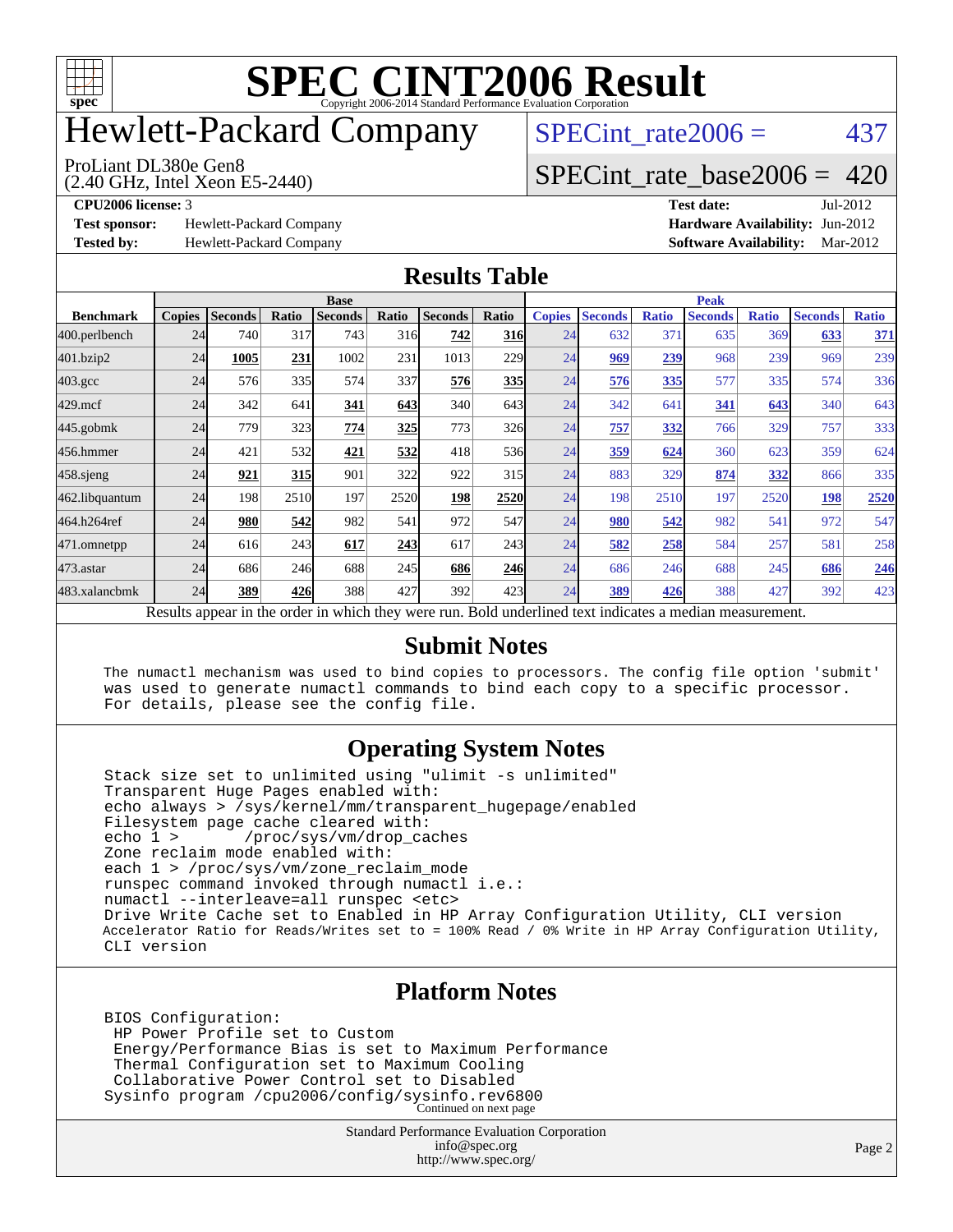

# Hewlett-Packard Company

 $SPECTnt_rate2006 = 437$ 

(2.40 GHz, Intel Xeon E5-2440) ProLiant DL380e Gen8

[SPECint\\_rate\\_base2006 =](http://www.spec.org/auto/cpu2006/Docs/result-fields.html#SPECintratebase2006) 420

**[Test sponsor:](http://www.spec.org/auto/cpu2006/Docs/result-fields.html#Testsponsor)** Hewlett-Packard Company **[Hardware Availability:](http://www.spec.org/auto/cpu2006/Docs/result-fields.html#HardwareAvailability)** Jun-2012 **[Tested by:](http://www.spec.org/auto/cpu2006/Docs/result-fields.html#Testedby)** Hewlett-Packard Company **[Software Availability:](http://www.spec.org/auto/cpu2006/Docs/result-fields.html#SoftwareAvailability)** Mar-2012

**[CPU2006 license:](http://www.spec.org/auto/cpu2006/Docs/result-fields.html#CPU2006license)** 3 **[Test date:](http://www.spec.org/auto/cpu2006/Docs/result-fields.html#Testdate)** Jul-2012

#### **[Platform Notes \(Continued\)](http://www.spec.org/auto/cpu2006/Docs/result-fields.html#PlatformNotes)**

| \$Rev: 6800 \$ \$Date:: 2011-10-11 #\$ 6f2ebdff5032aaa42e583f96b07f99d3<br>running on dl380e-5 Sat Jul 28 17:49:17 2012                                                                                                                                                                                                                                                                                                           |
|-----------------------------------------------------------------------------------------------------------------------------------------------------------------------------------------------------------------------------------------------------------------------------------------------------------------------------------------------------------------------------------------------------------------------------------|
| This section contains SUT (System Under Test) info as seen by<br>some common utilities. To remove or add to this section, see:<br>http://www.spec.org/cpu2006/Docs/config.html#sysinfo                                                                                                                                                                                                                                            |
| From /proc/cpuinfo<br>model name : Intel(R) Xeon(R) CPU E5-2440 0 @ 2.40GHz<br>2 "physical id"s (chips)<br>24 "processors"<br>cores, siblings (Caution: counting these is hw and system dependent.<br>The<br>following excerpts from /proc/cpuinfo might not be reliable. Use with<br>$caution.$ )<br>cpu cores $: 6$<br>siblings : 12<br>physical 0: cores 0 1 2 3 4 5<br>physical 1: cores 0 1 2 3 4 5<br>cache size : 15360 KB |
| From /proc/meminfo<br>MemTotal:<br>99033568 kB<br>HugePages_Total: 0<br>Hugepagesize: 2048 kB                                                                                                                                                                                                                                                                                                                                     |
| /usr/bin/lsb release -d<br>Red Hat Enterprise Linux Server release 6.2 (Santiago)                                                                                                                                                                                                                                                                                                                                                 |
| From /etc/*release* /etc/*version*<br>redhat-release: Red Hat Enterprise Linux Server release 6.2 (Santiago)<br>system-release: Red Hat Enterprise Linux Server release 6.2 (Santiago)<br>system-release-cpe: cpe:/o:redhat:enterprise_linux:6server:ga:server                                                                                                                                                                    |
| uname $-a$ :<br>Linux d1380e-5 2.6.32-220.el6.x86_64 #1 SMP Wed Nov 9 08:03:13 EST 2011<br>x86_64 x86_64 x86_64 GNU/Linux                                                                                                                                                                                                                                                                                                         |
| run-level 3 Jul 28 17:47                                                                                                                                                                                                                                                                                                                                                                                                          |
| SPEC is set to: $/$ cpu2006<br>Filesystem Type Size Used Avail Use% Mounted on<br>/dev/sda3<br>ext4 273G 17G 243G 7% /                                                                                                                                                                                                                                                                                                            |
| Additional information from dmidecode:<br>BIOS HP P73 06/01/2012<br>Memory:<br>12x HP Not Specified 8 GB 1600 MHz 2 rank                                                                                                                                                                                                                                                                                                          |
| (End of data from sysinfo program)                                                                                                                                                                                                                                                                                                                                                                                                |
| <b>Standard Performance Evaluation Corporation</b>                                                                                                                                                                                                                                                                                                                                                                                |

[info@spec.org](mailto:info@spec.org) <http://www.spec.org/>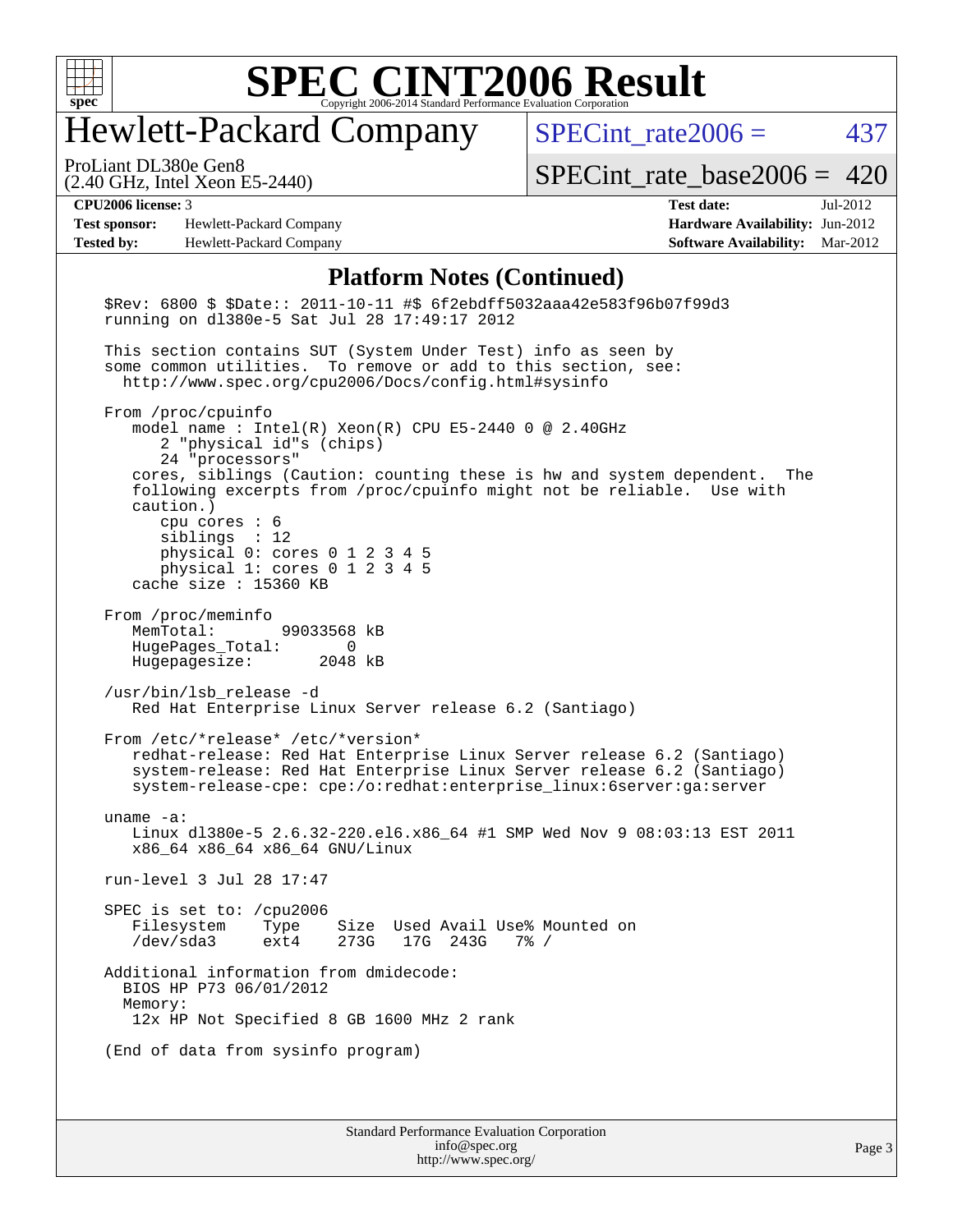

# Hewlett-Packard Company

SPECint rate $2006 = 437$ 

(2.40 GHz, Intel Xeon E5-2440) ProLiant DL380e Gen8

[SPECint\\_rate\\_base2006 =](http://www.spec.org/auto/cpu2006/Docs/result-fields.html#SPECintratebase2006) 420

**[Test sponsor:](http://www.spec.org/auto/cpu2006/Docs/result-fields.html#Testsponsor)** Hewlett-Packard Company **[Hardware Availability:](http://www.spec.org/auto/cpu2006/Docs/result-fields.html#HardwareAvailability)** Jun-2012 **[Tested by:](http://www.spec.org/auto/cpu2006/Docs/result-fields.html#Testedby)** Hewlett-Packard Company **[Software Availability:](http://www.spec.org/auto/cpu2006/Docs/result-fields.html#SoftwareAvailability)** Mar-2012

**[CPU2006 license:](http://www.spec.org/auto/cpu2006/Docs/result-fields.html#CPU2006license)** 3 **[Test date:](http://www.spec.org/auto/cpu2006/Docs/result-fields.html#Testdate)** Jul-2012

#### **[General Notes](http://www.spec.org/auto/cpu2006/Docs/result-fields.html#GeneralNotes)**

Environment variables set by runspec before the start of the run: KMP AFFINITY = "granularity=fine, compact,  $1,0$ " LD\_LIBRARY\_PATH = "/cpu2006/libs2/32:/cpu2006/libs2/64"

 Binaries compiled on a system with 1x Core i7-860 CPU + 8GB memory using RHEL5.5

**[Base Compiler Invocation](http://www.spec.org/auto/cpu2006/Docs/result-fields.html#BaseCompilerInvocation)**

[C benchmarks](http://www.spec.org/auto/cpu2006/Docs/result-fields.html#Cbenchmarks): [icc -m32](http://www.spec.org/cpu2006/results/res2012q3/cpu2006-20120730-23958.flags.html#user_CCbase_intel_icc_5ff4a39e364c98233615fdd38438c6f2)

[C++ benchmarks:](http://www.spec.org/auto/cpu2006/Docs/result-fields.html#CXXbenchmarks) [icpc -m32](http://www.spec.org/cpu2006/results/res2012q3/cpu2006-20120730-23958.flags.html#user_CXXbase_intel_icpc_4e5a5ef1a53fd332b3c49e69c3330699)

#### **[Base Portability Flags](http://www.spec.org/auto/cpu2006/Docs/result-fields.html#BasePortabilityFlags)**

 400.perlbench: [-DSPEC\\_CPU\\_LINUX\\_IA32](http://www.spec.org/cpu2006/results/res2012q3/cpu2006-20120730-23958.flags.html#b400.perlbench_baseCPORTABILITY_DSPEC_CPU_LINUX_IA32) 462.libquantum: [-DSPEC\\_CPU\\_LINUX](http://www.spec.org/cpu2006/results/res2012q3/cpu2006-20120730-23958.flags.html#b462.libquantum_baseCPORTABILITY_DSPEC_CPU_LINUX) 483.xalancbmk: [-DSPEC\\_CPU\\_LINUX](http://www.spec.org/cpu2006/results/res2012q3/cpu2006-20120730-23958.flags.html#b483.xalancbmk_baseCXXPORTABILITY_DSPEC_CPU_LINUX)

#### **[Base Optimization Flags](http://www.spec.org/auto/cpu2006/Docs/result-fields.html#BaseOptimizationFlags)**

[C benchmarks](http://www.spec.org/auto/cpu2006/Docs/result-fields.html#Cbenchmarks):

[-xSSE4.2](http://www.spec.org/cpu2006/results/res2012q3/cpu2006-20120730-23958.flags.html#user_CCbase_f-xSSE42_f91528193cf0b216347adb8b939d4107) [-ipo](http://www.spec.org/cpu2006/results/res2012q3/cpu2006-20120730-23958.flags.html#user_CCbase_f-ipo) [-O3](http://www.spec.org/cpu2006/results/res2012q3/cpu2006-20120730-23958.flags.html#user_CCbase_f-O3) [-no-prec-div](http://www.spec.org/cpu2006/results/res2012q3/cpu2006-20120730-23958.flags.html#user_CCbase_f-no-prec-div) [-opt-prefetch](http://www.spec.org/cpu2006/results/res2012q3/cpu2006-20120730-23958.flags.html#user_CCbase_f-opt-prefetch) [-opt-mem-layout-trans=3](http://www.spec.org/cpu2006/results/res2012q3/cpu2006-20120730-23958.flags.html#user_CCbase_f-opt-mem-layout-trans_a7b82ad4bd7abf52556d4961a2ae94d5)

[C++ benchmarks:](http://www.spec.org/auto/cpu2006/Docs/result-fields.html#CXXbenchmarks)

[-xSSE4.2](http://www.spec.org/cpu2006/results/res2012q3/cpu2006-20120730-23958.flags.html#user_CXXbase_f-xSSE42_f91528193cf0b216347adb8b939d4107) [-ipo](http://www.spec.org/cpu2006/results/res2012q3/cpu2006-20120730-23958.flags.html#user_CXXbase_f-ipo) [-O3](http://www.spec.org/cpu2006/results/res2012q3/cpu2006-20120730-23958.flags.html#user_CXXbase_f-O3) [-no-prec-div](http://www.spec.org/cpu2006/results/res2012q3/cpu2006-20120730-23958.flags.html#user_CXXbase_f-no-prec-div) [-opt-prefetch](http://www.spec.org/cpu2006/results/res2012q3/cpu2006-20120730-23958.flags.html#user_CXXbase_f-opt-prefetch) [-opt-mem-layout-trans=3](http://www.spec.org/cpu2006/results/res2012q3/cpu2006-20120730-23958.flags.html#user_CXXbase_f-opt-mem-layout-trans_a7b82ad4bd7abf52556d4961a2ae94d5) [-Wl,-z,muldefs](http://www.spec.org/cpu2006/results/res2012q3/cpu2006-20120730-23958.flags.html#user_CXXbase_link_force_multiple1_74079c344b956b9658436fd1b6dd3a8a) [-L/smartheap -lsmartheap](http://www.spec.org/cpu2006/results/res2012q3/cpu2006-20120730-23958.flags.html#user_CXXbase_SmartHeap_7c9e394a5779e1a7fec7c221e123830c)

#### **[Base Other Flags](http://www.spec.org/auto/cpu2006/Docs/result-fields.html#BaseOtherFlags)**

[C benchmarks](http://www.spec.org/auto/cpu2006/Docs/result-fields.html#Cbenchmarks):

403.gcc: [-Dalloca=\\_alloca](http://www.spec.org/cpu2006/results/res2012q3/cpu2006-20120730-23958.flags.html#b403.gcc_baseEXTRA_CFLAGS_Dalloca_be3056838c12de2578596ca5467af7f3)

#### **[Peak Compiler Invocation](http://www.spec.org/auto/cpu2006/Docs/result-fields.html#PeakCompilerInvocation)**

[C benchmarks \(except as noted below\)](http://www.spec.org/auto/cpu2006/Docs/result-fields.html#Cbenchmarksexceptasnotedbelow): [icc -m32](http://www.spec.org/cpu2006/results/res2012q3/cpu2006-20120730-23958.flags.html#user_CCpeak_intel_icc_5ff4a39e364c98233615fdd38438c6f2)

Continued on next page

Standard Performance Evaluation Corporation [info@spec.org](mailto:info@spec.org) <http://www.spec.org/>

Page 4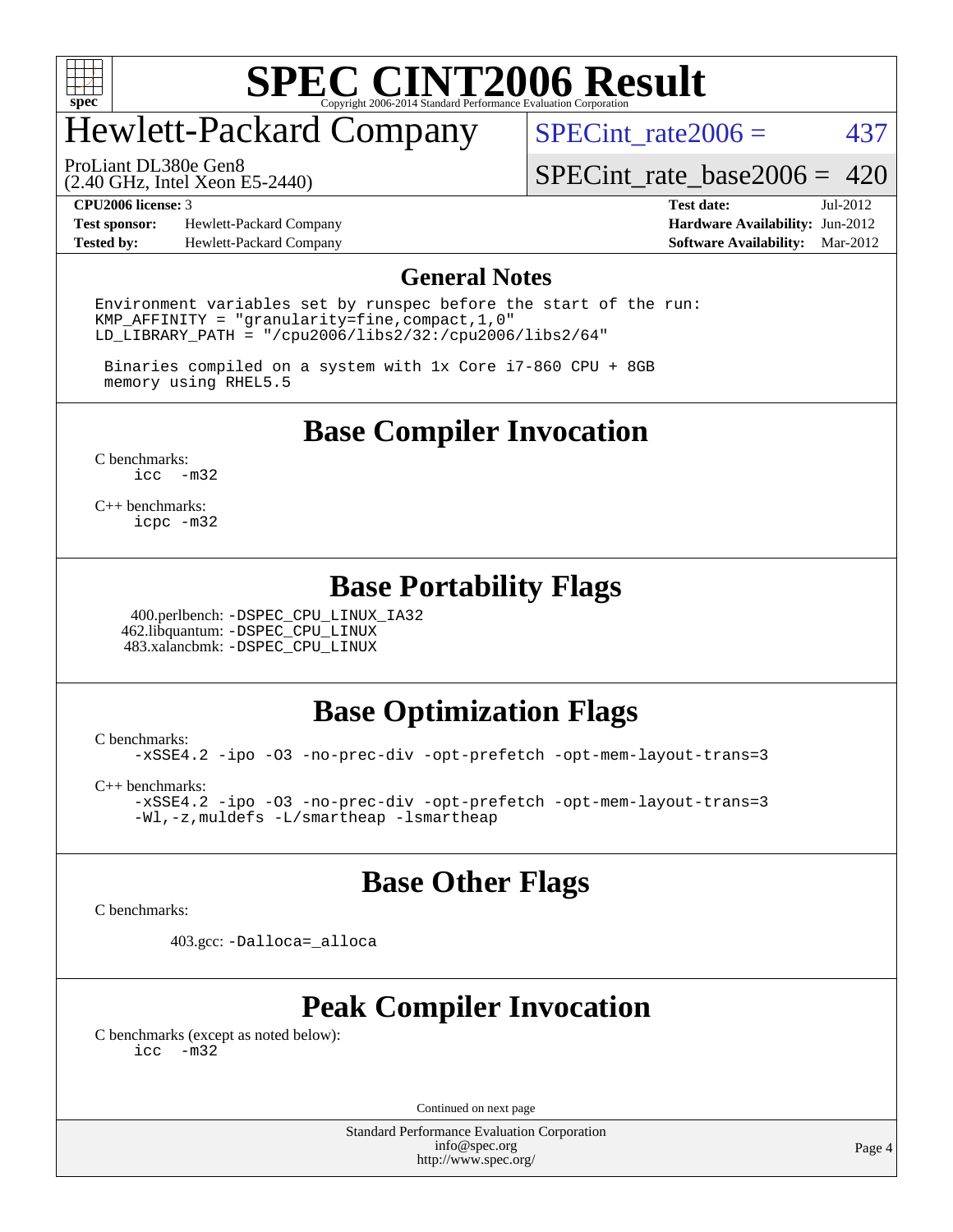

# Hewlett-Packard Company

(2.40 GHz, Intel Xeon E5-2440) ProLiant DL380e Gen8

 $SPECTnt_rate2006 = 437$ 

SPECint rate base2006 =  $420$ 

**[Test sponsor:](http://www.spec.org/auto/cpu2006/Docs/result-fields.html#Testsponsor)** Hewlett-Packard Company **[Hardware Availability:](http://www.spec.org/auto/cpu2006/Docs/result-fields.html#HardwareAvailability)** Jun-2012 **[Tested by:](http://www.spec.org/auto/cpu2006/Docs/result-fields.html#Testedby)** Hewlett-Packard Company **[Software Availability:](http://www.spec.org/auto/cpu2006/Docs/result-fields.html#SoftwareAvailability)** Mar-2012

**[CPU2006 license:](http://www.spec.org/auto/cpu2006/Docs/result-fields.html#CPU2006license)** 3 **[Test date:](http://www.spec.org/auto/cpu2006/Docs/result-fields.html#Testdate)** Jul-2012

### **[Peak Compiler Invocation \(Continued\)](http://www.spec.org/auto/cpu2006/Docs/result-fields.html#PeakCompilerInvocation)**

- 400.perlbench: [icc -m64](http://www.spec.org/cpu2006/results/res2012q3/cpu2006-20120730-23958.flags.html#user_peakCCLD400_perlbench_intel_icc_64bit_bda6cc9af1fdbb0edc3795bac97ada53)
	- 401.bzip2: [icc -m64](http://www.spec.org/cpu2006/results/res2012q3/cpu2006-20120730-23958.flags.html#user_peakCCLD401_bzip2_intel_icc_64bit_bda6cc9af1fdbb0edc3795bac97ada53)
	- 456.hmmer: [icc -m64](http://www.spec.org/cpu2006/results/res2012q3/cpu2006-20120730-23958.flags.html#user_peakCCLD456_hmmer_intel_icc_64bit_bda6cc9af1fdbb0edc3795bac97ada53)
	- 458.sjeng: [icc -m64](http://www.spec.org/cpu2006/results/res2012q3/cpu2006-20120730-23958.flags.html#user_peakCCLD458_sjeng_intel_icc_64bit_bda6cc9af1fdbb0edc3795bac97ada53)

[C++ benchmarks:](http://www.spec.org/auto/cpu2006/Docs/result-fields.html#CXXbenchmarks) [icpc -m32](http://www.spec.org/cpu2006/results/res2012q3/cpu2006-20120730-23958.flags.html#user_CXXpeak_intel_icpc_4e5a5ef1a53fd332b3c49e69c3330699)

#### **[Peak Portability Flags](http://www.spec.org/auto/cpu2006/Docs/result-fields.html#PeakPortabilityFlags)**

 400.perlbench: [-DSPEC\\_CPU\\_LP64](http://www.spec.org/cpu2006/results/res2012q3/cpu2006-20120730-23958.flags.html#b400.perlbench_peakCPORTABILITY_DSPEC_CPU_LP64) [-DSPEC\\_CPU\\_LINUX\\_X64](http://www.spec.org/cpu2006/results/res2012q3/cpu2006-20120730-23958.flags.html#b400.perlbench_peakCPORTABILITY_DSPEC_CPU_LINUX_X64) 401.bzip2: [-DSPEC\\_CPU\\_LP64](http://www.spec.org/cpu2006/results/res2012q3/cpu2006-20120730-23958.flags.html#suite_peakCPORTABILITY401_bzip2_DSPEC_CPU_LP64) 456.hmmer: [-DSPEC\\_CPU\\_LP64](http://www.spec.org/cpu2006/results/res2012q3/cpu2006-20120730-23958.flags.html#suite_peakCPORTABILITY456_hmmer_DSPEC_CPU_LP64) 458.sjeng: [-DSPEC\\_CPU\\_LP64](http://www.spec.org/cpu2006/results/res2012q3/cpu2006-20120730-23958.flags.html#suite_peakCPORTABILITY458_sjeng_DSPEC_CPU_LP64) 462.libquantum: [-DSPEC\\_CPU\\_LINUX](http://www.spec.org/cpu2006/results/res2012q3/cpu2006-20120730-23958.flags.html#b462.libquantum_peakCPORTABILITY_DSPEC_CPU_LINUX) 483.xalancbmk: [-DSPEC\\_CPU\\_LINUX](http://www.spec.org/cpu2006/results/res2012q3/cpu2006-20120730-23958.flags.html#b483.xalancbmk_peakCXXPORTABILITY_DSPEC_CPU_LINUX)

### **[Peak Optimization Flags](http://www.spec.org/auto/cpu2006/Docs/result-fields.html#PeakOptimizationFlags)**

[C benchmarks](http://www.spec.org/auto/cpu2006/Docs/result-fields.html#Cbenchmarks):

 400.perlbench: [-xSSE4.2](http://www.spec.org/cpu2006/results/res2012q3/cpu2006-20120730-23958.flags.html#user_peakPASS2_CFLAGSPASS2_LDCFLAGS400_perlbench_f-xSSE42_f91528193cf0b216347adb8b939d4107)(pass 2) [-prof-gen](http://www.spec.org/cpu2006/results/res2012q3/cpu2006-20120730-23958.flags.html#user_peakPASS1_CFLAGSPASS1_LDCFLAGS400_perlbench_prof_gen_e43856698f6ca7b7e442dfd80e94a8fc)(pass 1) [-ipo](http://www.spec.org/cpu2006/results/res2012q3/cpu2006-20120730-23958.flags.html#user_peakPASS2_CFLAGSPASS2_LDCFLAGS400_perlbench_f-ipo)(pass 2) [-O3](http://www.spec.org/cpu2006/results/res2012q3/cpu2006-20120730-23958.flags.html#user_peakPASS2_CFLAGSPASS2_LDCFLAGS400_perlbench_f-O3)(pass 2) [-no-prec-div](http://www.spec.org/cpu2006/results/res2012q3/cpu2006-20120730-23958.flags.html#user_peakPASS2_CFLAGSPASS2_LDCFLAGS400_perlbench_f-no-prec-div)(pass 2) [-prof-use](http://www.spec.org/cpu2006/results/res2012q3/cpu2006-20120730-23958.flags.html#user_peakPASS2_CFLAGSPASS2_LDCFLAGS400_perlbench_prof_use_bccf7792157ff70d64e32fe3e1250b55)(pass 2) [-auto-ilp32](http://www.spec.org/cpu2006/results/res2012q3/cpu2006-20120730-23958.flags.html#user_peakCOPTIMIZE400_perlbench_f-auto-ilp32) 401.bzip2: [-xSSE4.2](http://www.spec.org/cpu2006/results/res2012q3/cpu2006-20120730-23958.flags.html#user_peakPASS2_CFLAGSPASS2_LDCFLAGS401_bzip2_f-xSSE42_f91528193cf0b216347adb8b939d4107)(pass 2) [-prof-gen](http://www.spec.org/cpu2006/results/res2012q3/cpu2006-20120730-23958.flags.html#user_peakPASS1_CFLAGSPASS1_LDCFLAGS401_bzip2_prof_gen_e43856698f6ca7b7e442dfd80e94a8fc)(pass 1) [-ipo](http://www.spec.org/cpu2006/results/res2012q3/cpu2006-20120730-23958.flags.html#user_peakPASS2_CFLAGSPASS2_LDCFLAGS401_bzip2_f-ipo)(pass 2) [-O3](http://www.spec.org/cpu2006/results/res2012q3/cpu2006-20120730-23958.flags.html#user_peakPASS2_CFLAGSPASS2_LDCFLAGS401_bzip2_f-O3)(pass 2) [-no-prec-div](http://www.spec.org/cpu2006/results/res2012q3/cpu2006-20120730-23958.flags.html#user_peakPASS2_CFLAGSPASS2_LDCFLAGS401_bzip2_f-no-prec-div)(pass 2) [-prof-use](http://www.spec.org/cpu2006/results/res2012q3/cpu2006-20120730-23958.flags.html#user_peakPASS2_CFLAGSPASS2_LDCFLAGS401_bzip2_prof_use_bccf7792157ff70d64e32fe3e1250b55)(pass 2) [-opt-prefetch](http://www.spec.org/cpu2006/results/res2012q3/cpu2006-20120730-23958.flags.html#user_peakCOPTIMIZE401_bzip2_f-opt-prefetch) [-auto-ilp32](http://www.spec.org/cpu2006/results/res2012q3/cpu2006-20120730-23958.flags.html#user_peakCOPTIMIZE401_bzip2_f-auto-ilp32) [-ansi-alias](http://www.spec.org/cpu2006/results/res2012q3/cpu2006-20120730-23958.flags.html#user_peakCOPTIMIZE401_bzip2_f-ansi-alias) 403.gcc: [-xSSE4.2](http://www.spec.org/cpu2006/results/res2012q3/cpu2006-20120730-23958.flags.html#user_peakCOPTIMIZE403_gcc_f-xSSE42_f91528193cf0b216347adb8b939d4107) [-ipo](http://www.spec.org/cpu2006/results/res2012q3/cpu2006-20120730-23958.flags.html#user_peakCOPTIMIZE403_gcc_f-ipo) [-O3](http://www.spec.org/cpu2006/results/res2012q3/cpu2006-20120730-23958.flags.html#user_peakCOPTIMIZE403_gcc_f-O3) [-no-prec-div](http://www.spec.org/cpu2006/results/res2012q3/cpu2006-20120730-23958.flags.html#user_peakCOPTIMIZE403_gcc_f-no-prec-div)  $429$ .mcf: basepeak = yes 445.gobmk: [-xSSE4.2](http://www.spec.org/cpu2006/results/res2012q3/cpu2006-20120730-23958.flags.html#user_peakPASS2_CFLAGSPASS2_LDCFLAGS445_gobmk_f-xSSE42_f91528193cf0b216347adb8b939d4107)(pass 2) [-prof-gen](http://www.spec.org/cpu2006/results/res2012q3/cpu2006-20120730-23958.flags.html#user_peakPASS1_CFLAGSPASS1_LDCFLAGS445_gobmk_prof_gen_e43856698f6ca7b7e442dfd80e94a8fc)(pass 1) [-prof-use](http://www.spec.org/cpu2006/results/res2012q3/cpu2006-20120730-23958.flags.html#user_peakPASS2_CFLAGSPASS2_LDCFLAGS445_gobmk_prof_use_bccf7792157ff70d64e32fe3e1250b55)(pass 2) [-ansi-alias](http://www.spec.org/cpu2006/results/res2012q3/cpu2006-20120730-23958.flags.html#user_peakCOPTIMIZE445_gobmk_f-ansi-alias) [-opt-mem-layout-trans=3](http://www.spec.org/cpu2006/results/res2012q3/cpu2006-20120730-23958.flags.html#user_peakCOPTIMIZE445_gobmk_f-opt-mem-layout-trans_a7b82ad4bd7abf52556d4961a2ae94d5) 456.hmmer: [-xSSE4.2](http://www.spec.org/cpu2006/results/res2012q3/cpu2006-20120730-23958.flags.html#user_peakCOPTIMIZE456_hmmer_f-xSSE42_f91528193cf0b216347adb8b939d4107) [-ipo](http://www.spec.org/cpu2006/results/res2012q3/cpu2006-20120730-23958.flags.html#user_peakCOPTIMIZE456_hmmer_f-ipo) [-O3](http://www.spec.org/cpu2006/results/res2012q3/cpu2006-20120730-23958.flags.html#user_peakCOPTIMIZE456_hmmer_f-O3) [-no-prec-div](http://www.spec.org/cpu2006/results/res2012q3/cpu2006-20120730-23958.flags.html#user_peakCOPTIMIZE456_hmmer_f-no-prec-div) [-unroll2](http://www.spec.org/cpu2006/results/res2012q3/cpu2006-20120730-23958.flags.html#user_peakCOPTIMIZE456_hmmer_f-unroll_784dae83bebfb236979b41d2422d7ec2) [-auto-ilp32](http://www.spec.org/cpu2006/results/res2012q3/cpu2006-20120730-23958.flags.html#user_peakCOPTIMIZE456_hmmer_f-auto-ilp32) 458.sjeng: [-xSSE4.2](http://www.spec.org/cpu2006/results/res2012q3/cpu2006-20120730-23958.flags.html#user_peakPASS2_CFLAGSPASS2_LDCFLAGS458_sjeng_f-xSSE42_f91528193cf0b216347adb8b939d4107)(pass 2) [-prof-gen](http://www.spec.org/cpu2006/results/res2012q3/cpu2006-20120730-23958.flags.html#user_peakPASS1_CFLAGSPASS1_LDCFLAGS458_sjeng_prof_gen_e43856698f6ca7b7e442dfd80e94a8fc)(pass 1) [-ipo](http://www.spec.org/cpu2006/results/res2012q3/cpu2006-20120730-23958.flags.html#user_peakPASS2_CFLAGSPASS2_LDCFLAGS458_sjeng_f-ipo)(pass 2) [-O3](http://www.spec.org/cpu2006/results/res2012q3/cpu2006-20120730-23958.flags.html#user_peakPASS2_CFLAGSPASS2_LDCFLAGS458_sjeng_f-O3)(pass 2) [-no-prec-div](http://www.spec.org/cpu2006/results/res2012q3/cpu2006-20120730-23958.flags.html#user_peakPASS2_CFLAGSPASS2_LDCFLAGS458_sjeng_f-no-prec-div)(pass 2) [-prof-use](http://www.spec.org/cpu2006/results/res2012q3/cpu2006-20120730-23958.flags.html#user_peakPASS2_CFLAGSPASS2_LDCFLAGS458_sjeng_prof_use_bccf7792157ff70d64e32fe3e1250b55)(pass 2) [-unroll4](http://www.spec.org/cpu2006/results/res2012q3/cpu2006-20120730-23958.flags.html#user_peakCOPTIMIZE458_sjeng_f-unroll_4e5e4ed65b7fd20bdcd365bec371b81f) [-auto-ilp32](http://www.spec.org/cpu2006/results/res2012q3/cpu2006-20120730-23958.flags.html#user_peakCOPTIMIZE458_sjeng_f-auto-ilp32) Continued on next page

> Standard Performance Evaluation Corporation [info@spec.org](mailto:info@spec.org) <http://www.spec.org/>